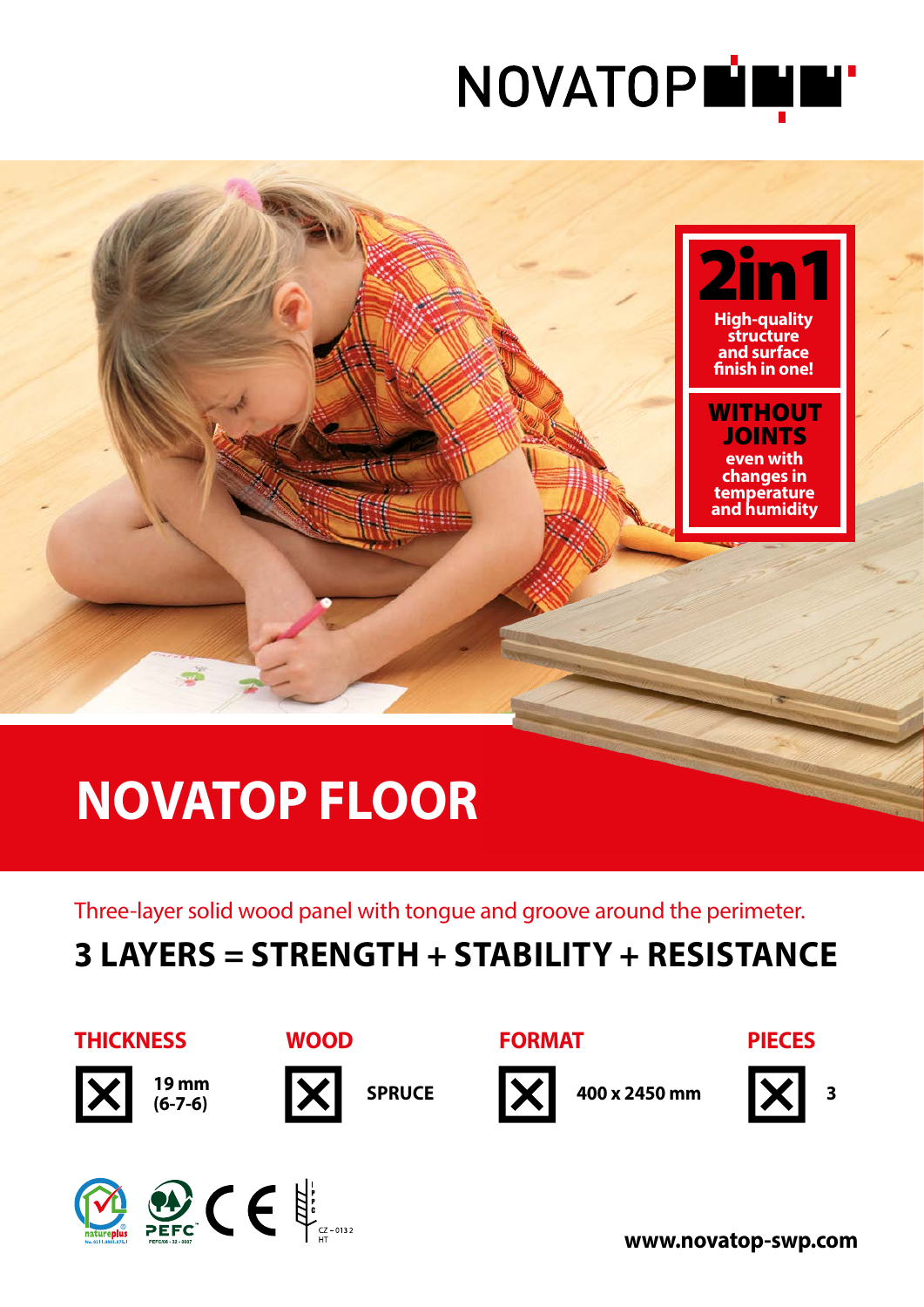## NOVATOP FLOOR

## RECOMMENDATIONS FOR ASSEMBLY

### I. GENERAL INFORMATION

#### **PROCESSING**

AGROP panels are manufactured from lamellas of massive solid wood (SWP). The lamellas in each layer are glued both in the longitudinal and the transverse direction and then the layers are glued together. The quality of sanding corresponds to a grain size of 100. The moisture content at dispatch is  $10\% \pm 3\%$ . Machining is performed on CNC machines.

#### **PACKAGING**

Following the final quality inspection, the panels are packed, wrapped in PE foil and tightened on all sides with a tape. Each package is fitted with an identification label containing assembly instructions.

#### **STORAGE**

The panels must be stored in an enclosed, dry space and positioned horizontally. Prior to installation, we recommend storing for 2-3 days at temperatures of at least 15°C with an air humidity not exceeding 70%. After the removal of the protective casing, they must be carefully covered. It is essential to avoid exposing the panels to rain and flowing water.

#### **ASSEMBLY**

Recommended room conditions: The base must be flat, i.e. the partial difference can be up to 8 mm per 2,000 mm of length. The humidity of the base can be up to 12% (can be measured with an instrument measuring humidity). For laying, you can use commonly available tools. (Pic. Nr. 1)

#### **WARNING**

The wooden properties of this product are maintained, therefore it responds to changes in temperature and humidity by shrinking or, possibly, by swelling. Improper storage and use in extreme conditions (extreme temperatures and humidity) can cause cracking and deformations. The panels must be protected at all times against adverse weather conditions. The producer assumes no liability for the damage of the product due to improper storage, processing,











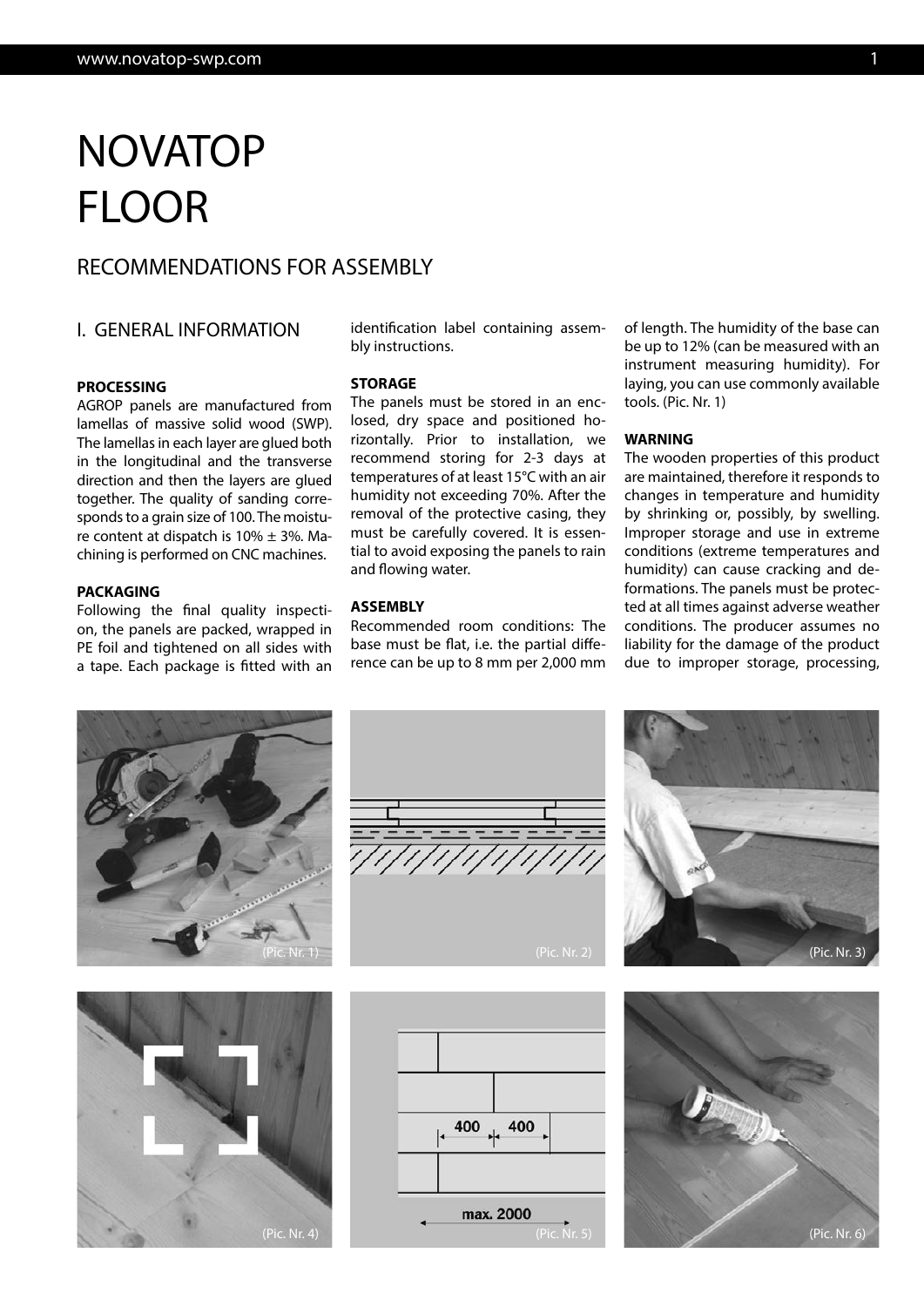unsuitable use or nonobservance of work procedures during the assembly.

Before use, check the individual panels, the goods cannot be claimed after use.

## II. INSTALLATION ONTO AN ALL-AREA BASE

The recommended room temperature is above 15°C. Place a vapour barrier, such as PE foil of a thickness 0.2 mm with overlaps at least 200 mm that can be glued, on the base. Subsequently, use impact insulation foil (Pic. Nr. 2), if it is not already used between the bottom layers.

Between the individual supports, depending on the character of the structure, you can use thermal insulation, which also dampens sound. (Pic. Nr. 3).

The addition of fireproof layers can be used, determined individually to the requirements of specific areas and fire standards.

Lay the first panel from the corner with the spring facing the longer wall throughout the length and set the right distance from the wall of 10-15 mm with spacer wedges. (Pic. Nr. 4)

This distance must be observed also on the front sides of the panels. The width of the first row of panels must be narrowed if the last row will be narrower than 80 mm.

Transversally, we recommend overlapping the perpendicular joints by at least 400 mm, i.e. the transversal joint can be put into the same position as the third width of the panel. (Pic. Nr. 5)

When laying, all the longitudinal and transversal joints are glued. Apply the adhesive to the longitudinal and transversal grooves, which are subsequently filled with a spring of the next panel. (Pic. Nr. 6)

When laying on a concrete surface with a built-in floor heating, (Pic. Nr. 7), it is necessary to glue not only all the connections, but also all the panels to the entire loading area. Put the panels together with a hammer and a stop prism (Pic. Nr. 8)

Start the second row by inserting the severed part of the last panel from the first row, if its length is at least 400 mm.

If this cutting is shorter, we recommend starting with a length of 400 or 2000 mm using a new adapted part. ATTEN-TION! If the front side of the panel faces up and the spring faces you, to begin a new row, you will need its right side. Laying and putting the entire second row together must be done very cautiously, so that perfect perpendicular arrangement of the individual parts without joints is achieved.

After putting and gluing the first two rows together, we recommend using tightening floor belts (Pic. Nr. 9) and letting the whole structure become dry for at least 30 min.

Start the third row again with a cutting from the last panel in the second row if its length difference comparing to the

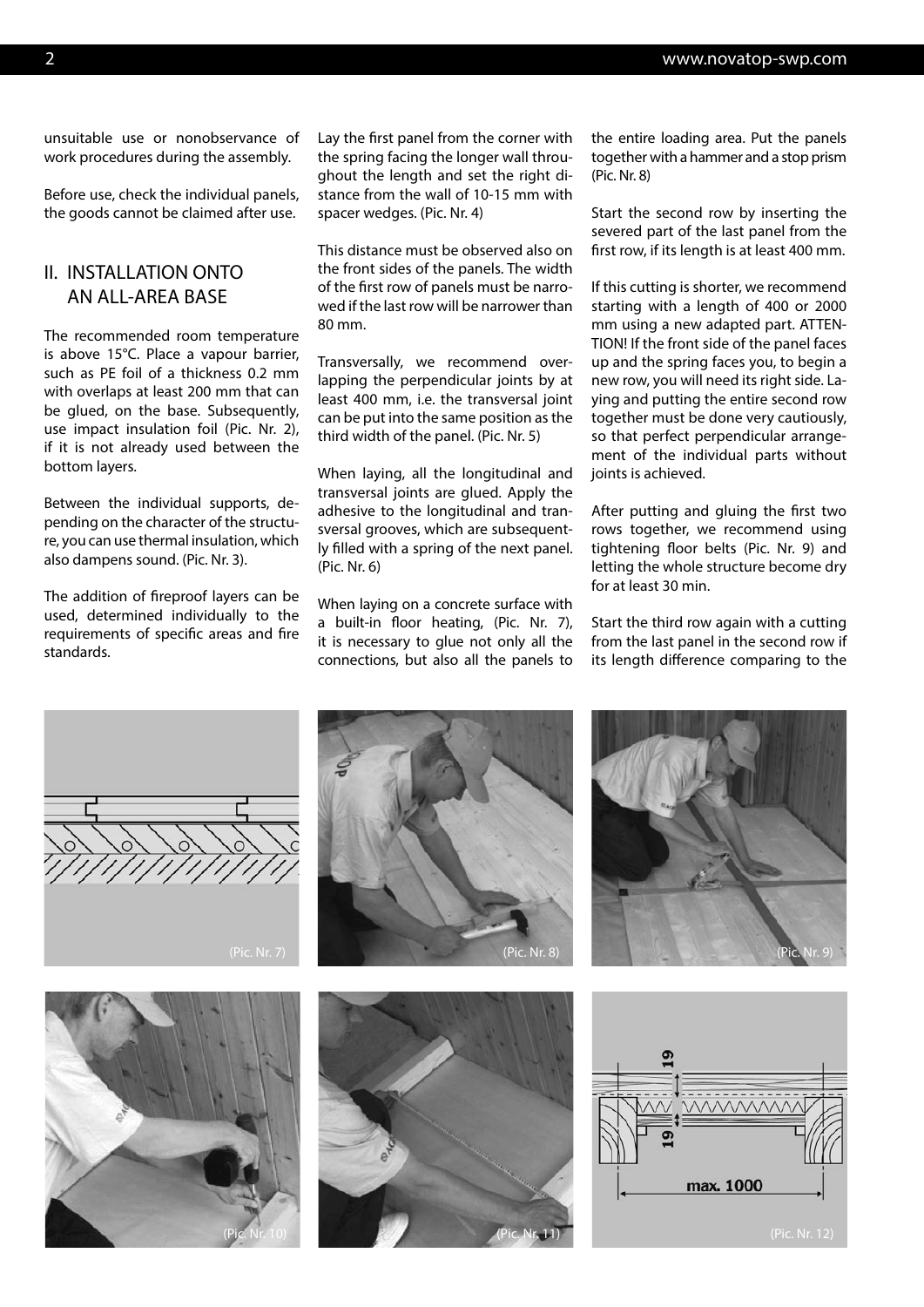first panel in the second row is at least 400 mm. We recommend tightening each subsequent row with floor belts.

Openings for central heating pipes must be mark in advance; drill holes larger by 15 mm than the diameter of the pipe into the full panel. After drilling, the panel is cut transversally in the axis of the holes and both the parts are then assembled into the preceding row of panels. The width of the last row of panels will be found as follows: place a full panel on the penultimate row with a distance of 10 mm from the wall. This joint is also necessary for the easy insertion of the last part into the remaining space.

## III. INSTALLATION ONTO A WOODEN GRILL

The preparation for a wooden grill must be performed according to the nature of the base which the grill is mounted onto. The resulting grill execution must meet the following requirements:

1. Firm connection to the base: we recommend attaching to the base with dowels. (Pic. Nr. 10)

2. The individual supports (Pic. Nr. 11), when using panels of a thickness of 19 mm, must be at a maximum distance of 1000 mm (we recommend approx. 600 mm) (Pic. Nr. 12)

3. For flatness and humidity of the base, see the general principles.

The structure of the panels does not require the transversal joints to be placed on supports. (However, if such a chance exists, we recommend it.). If the panel is used as a bearing element, we recommend fastening each panel into the wooden support at the point of the groove with one or two screws with a length of 35 mm and an unthreaded upper third. (Pic. Nr. 13, 14) To achieve greater strength of the entire structure, we recommend gluing all transversal joints placed outside the supports. The location of the joints in the field must be at a distance of at least 400 mm.

Laying the panels on the wooden grills and beams is performed similarly to the previous procedure. We recommend starting to lay the panels with the spring facing the wall. A distance of 10-15 mm from the wall applies also to this case. (Pic. Nr. 4) Put the panels together with a hammer and a stop prism. The width of the first row of panels must be narrowed if the last row is to be narrower than 80 mm. Start the second longitudinal row by inserting the severed part of the last panel from the first row, if its length is at least 400 mm. If this cutting is shorter, we recommend starting with the length of 400 or 2000 mm using a new adapted part. (Pic. Nr. 5) ATTENTION! If the front side of the panel and the groove face you, to begin a new row, you will need its right side. Placing and putting the entire second row together must be done very cautiously, so that a perfect perpendicular arrangement of the individual parts without joints is achieved. After putting the first two rows together, we recommend using tightening floor belts. (Pic. Nr. 9)











(Pic. Nr. 16) (Pic. Nr. 17) (Pic. Nr. 18)